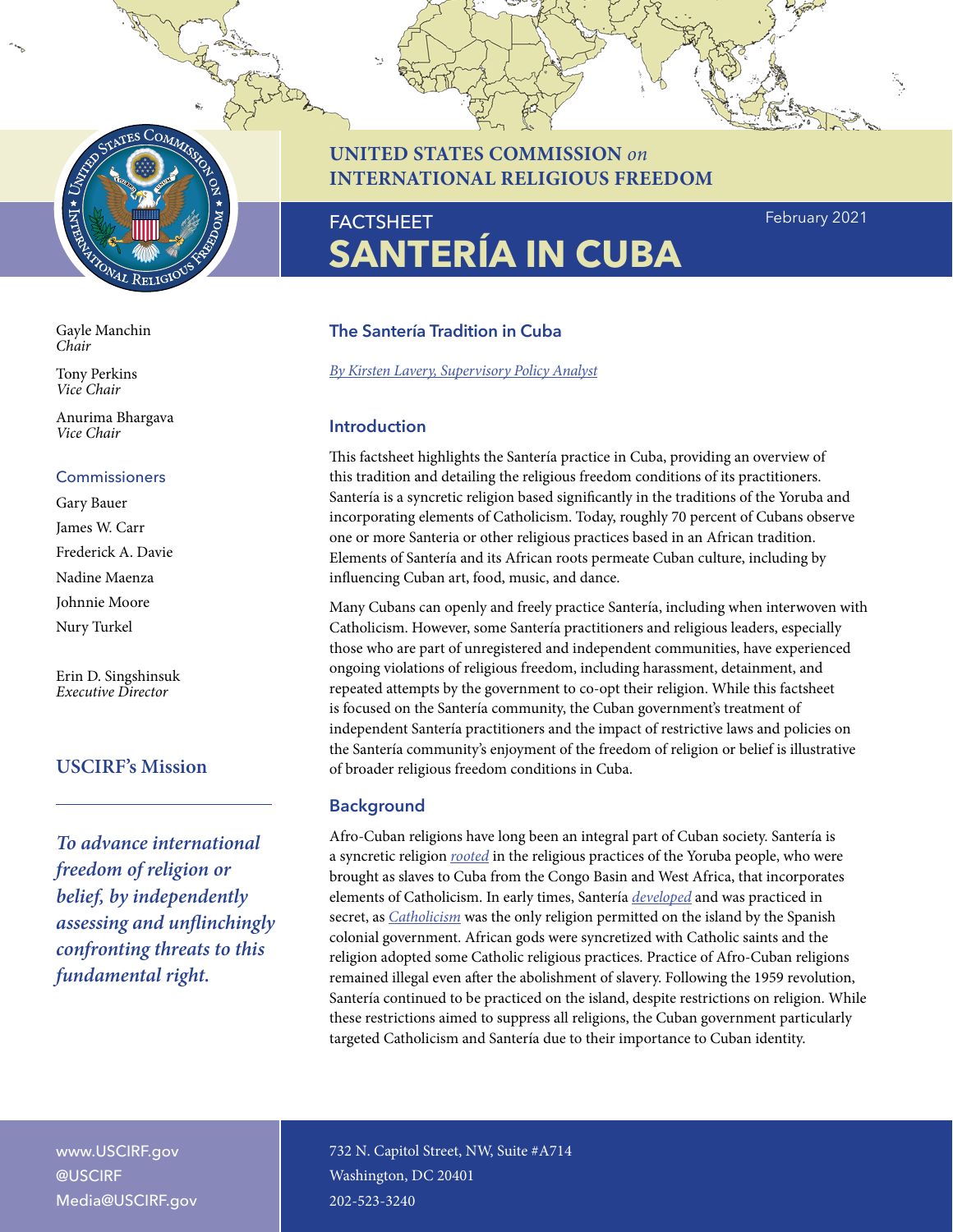Today, Santería religious *[practices](https://www.state.gov/reports/2019-report-on-international-religious-freedom/cuba/)* continue to be intermingled with Catholicism, with some interpretations requiring Catholic baptism for full initiation into the faith. *[Santería practitioners](https://thegroundtruthproject.org/cuba-santeria-catholicism-religion-flourish-two-decades-freedom-granted/)* make physical offerings to saints or deities, known as *orishas*. Orishas typically have a Catholic counterpart. As one example, the Santería orisha Ochún is *[syncretized](https://www.chicagotribune.com/espanol/sns-es-cubanos-celebran-a-sus-santas-pese-a-rebrote-de-covid-20200908-oql4jce5fnambhfww52b7owgfi-story.html)* with the patron saint of Cuba, la Virgen de la Caridad del Cobre. While many Cubans blend the two religions, the Catholic Church does not officially *[recognize](https://www.voanews.com/americas/pope-visits-afro-cuban-religion-hopes-recognition)* Santería as a religion. As the Santería faith developed in secret, the Santería community did not build houses of worship and instead operates through private homes with altars and informal societies. There is no centralized authority for the tradition.



Santería display in Trinidad, Cuba

Although there are no independent and authoritative sources for religious demography in Cuba, an *[estimated](https://www.chicagotribune.com/espanol/sns-es-cubanos-celebran-a-sus-santas-pese-a-rebrote-de-covid-20200908-oql4jce5fnambhfww52b7owgfi-story.html)* 70 percent of Cuba's 11 million people perform some type of Santería or other Afro-Cuban practice. It is further estimated that *[60 percent](https://www.state.gov/reports/2019-report-on-international-religious-freedom/cuba/)* of Cubans self-identify as Catholic, and many self-identified Catholics *[incorporate](https://www.wsj.com/articles/catholic-and-african-religious-traditions-meld-in-cuba-1442881959)* Santería practices into their faith. These synergies between Santería and Catholicism make determining the number of Santería practitioners particularly difficult.

#### **Religious Freedom Violations**

The Cuban government uses a system of laws and policies, surveillance, and harassment to control religious groups and undermine the freedom of religion or belief. Government authorities repressively enforce these restrictions to ensure tight control over religious leaders, members of religious communities, and others deemed threats to the Cuban government's agenda due to their advocacy or support for religious freedom.

Many Cubans can freely and openly practice Santería and celebrate its influence on Cuban culture. For those who blend religions, there is also space for many to practice Catholicism. At the same time, independent Santería communities and practitioners whose beliefs and practices do not align with the Cuban government's agenda experience ongoing religious freedom violations. While the underground nature of the faith makes it difficult to obtain comprehensive information on the religious freedom conditions of Cuba's Santería community, this section provides an overview of ongoing or recent violations of the religious freedom of the independent Santería community and highlights representative examples of these violations based on available information.

#### *Threat of Criminal Penalties due to Failure to Register*

In Cuba, all religious groups are *[required](https://www.csw.org.uk/2020/01/13/report/4519/article.htm)* to register with the Office of Religious Affairs (ORA), an entity within the Cuban Communist Party (CCP) operating out of the Ministry of Justice. Membership in an unregistered religious group is a crime. Given the omnipresent threat of criminal penalties, unregistered religious groups are particularly vulnerable and frequently subjected to harassment by the ORA and other government authorities in Cuba.

There are several distinct Santería communities on the island. One such group, the Yoruba Cultural Association of Cuba, is *[registered](https://www.state.gov/reports/2019-report-on-international-religious-freedom/cuba/)* with the ORA and allegedly government-controlled. The Free Yoruba Association of Cuba (Asociación de Yorubas Libres de Cuba, or "Free Yorubas") is an independent Santería community that was founded in 2012 by Santería practitioners who did not agree with the Yoruba Cultural Association. The Free Yorubas have refused to register with the ORA, not wanting to come under the influence of the Cuban government. The Free Yoruba's refusal to register has led to sustained harassment of this religious community and its leaders.

#### *Harassment and Detention of Santería Religious Leaders and Practitioners*

Across Cuba, certain religious leaders are the target of government-sponsored harassment campaigns. This harassment extends to several Santería religious leaders and practitioners, particularly targeting members of the Free Yorubas. The Cuban government has *[accused](https://www.state.gov/reports/2019-report-on-international-religious-freedom/cuba/)* this group of "destabilizing society" and *[subjected](https://www.globallibertyalliance.org/free-yorubas-of-cuba-regularly-attacked-for-faith.html)* its leaders to arbitrary detentions and beatings, destruction of ceremonial objects, police monitoring, and searches-andseizures without probable cause. The Free Yorubas have also reported surveillance by state authorities, raising *[particular concern](https://www.globallibertyalliance.org/gla-news/cubas-religious-police-continues-harassing-and-intimidating-the-association-of-free-yorubas-of-cuba6392844)* that state officials allegedly have hacked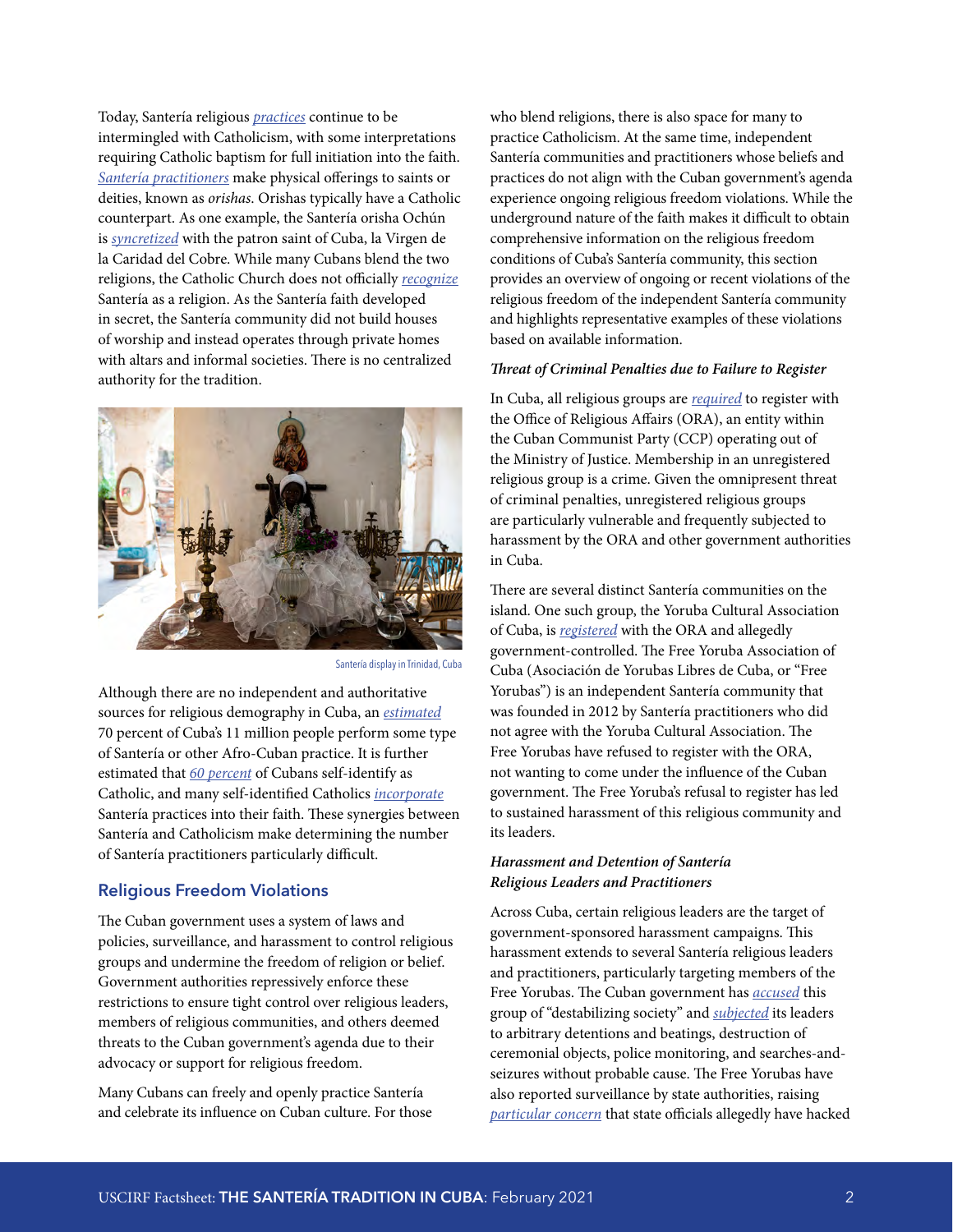their social media accounts and used them to spread smear campaigns. These allegations fall in line with the *[larger trend](https://www.csw.org.uk/2021/01/12/report/4940/article.htm)* of Cuban state officials using social media to harass and defame religious leaders.

Some Santería leaders were *[pressured](https://www.csw.org.uk/2019/02/15/press/4228/article.htm)* to support the new constitution during the reform process that led to Cuba's April 2019 constitution. Religious leader and activist Alexei Mora Montalvo was *[arrested](https://www.radiotelevisionmarti.com/a/detienen-a-sacerdote-yoruba-que-recog%C3%ADa-opiniones-sobre-proyecto-constitucional/221645.html)* for collecting opinions on the draft constitution in November 2018. As government authorities continued their harassment campaign against Montalvo and his family, Montalvo *[went](https://www.cibercuba.com/noticias/2019-01-29-u1-e199291-s27061-estado-critico-alexei-mora-montalvo-huelga-hambre-hace-15-dias)* on a 15-day hunger strike in February 2019. In August 2020, Montalvo was again *[arrested](https://www.radiotelevisionmarti.com/a/el-directorio-democr%C3%A1tico-cubano-se-solidariza-con-manifestantes-en-placetas-villa-clara/270017.html)* for protesting against the Cuban regime. Montalvo has been subject to a travel ban and not allowed by the state to leave the island since 2018.

In 2019, at least one *[Santería follower](https://www.state.gov/reports/2019-report-on-international-religious-freedom/cuba/)*, 17-year old Dairon Hernández Pérez, was repeatedly harassed and pressured for refusing to enlist in the Cuban military based on his religious beliefs. Cuba's new constitution, passed in April 2019, makes it illegal to invoke *[conscientious objection](https://www.uscirf.gov/sites/default/files/2020%20Legislation%20Factsheet%20-%20Conscientious%20Objection%20v3.pdf)* to mandatory military service. In *[March 2019](https://www.csw.org.uk/2020/01/13/report/4519/article.htm)*, a Yoruba high priest, or babalawo, was detained, beaten, and taken to a remote location by a group of plain clothed paramilitary led by a military official.

According to *[reports](https://www.globallibertyalliance.org/free-yorubas-of-cuba-regularly-attacked-for-faith.html)*, the harassment of Free Yorubas increased in February 2020 after members of the community challenged Caridad Diego, the head of the ORA, to a public debate on freedom of conscience. State security *[arrested](https://adncuba.com/noticias-de-cuba/actualidad/denuncian-arresto-cubanas-de-la-asociacion-de-yorubas-libres-de-cuba)* and threatened several high ranking Free Yorubas, including Eliaisys Almeida Pavón, Donaida Pérez Paseiro, and Loreto Hernández García, in February and March 2020. According to Pérez, state officials declared that "there is only one god, Fidel Castro" and used an obscenity about God and the Orishas. In *[August 2020](https://adncuba.com/noticias-de-cuba/actualidad/miembros-de-la-asociacion-de-yorubas-libres-de-cuba-son-citados-por-la?amp)*, a Free Yoruba priest, priestess, and other members of the community were violently summoned to the police station and threatened. In another incident, two members of the executive committee of the Free Yorubas were *[arrested,](https://adncuba.com/noticias-de-cuba/actualidad/denuncian-arresto-cubanas-de-la-asociacion-de-yorubas-libres-de-cuba) held overnight, and beaten* in September 2020.

#### *Government Co-opting of Santería*

The Cuban government has frequently been accused of trying to co-opt Santería religious practice. This dynamic of co-optation and resistance has played out in tension over the Letter of the Year, which is an important *[annual prophecy](https://www.radiotelevisionmarti.com/a/qu%C3%A9-predice-la-letra-del-a%C3%B1o-para-este-2020-/254828.html/)* in the Yoruba calendar that is issued by babalawos of different branches of Santería. The government-controlled Yoruba Cultural Association and the Miguel Febles Padrón Commission *[issue](https://oncubanews.com/en/cuba/letter-of-the-year-oshun-reigns-in-2020/)* an annual Letter of the Year that is backed by the government and widely shared through government media. Their Letter of the Year has been disavowed by independent, unregistered groups, like the Free Yorubas. The Free Yorubas have *[stated](https://www.14ymedio.com/nacional/Letra-Ano-desata-polemica-babalawos_0_2357764213.html)* that the babalawos who produce this letter lack the religious moral authority to do so. The group has also critiqued the predictions in the government-backed letter for being manipulated and used to push the Cuban government's agenda, by including, for example, recommendations that call on Cubans to "not participate in any conspiracy."

The condemnation of government-appropriated Santería practice, including the Letter of the Year, has led to increased harassment of Santería leaders. In January 2018, the Free Yorubas issued a statement challenging the legitimacy of the Letter of the Year. Soon after, Alexei Mora Montalvo was forcefully *[detained](https://www.csw.org.uk/2018/01/09/press/3798/article.htm)* by police. During his detention, police pressured Montalvo to join the Yoruba Cultural Association of Cuba. Several other Santería religious leaders were *[detained](https://diariodecuba.com/derechos-humanos/1520274111_37785.html)* in relation to their criticism of the prophecy that year. In another incident in 2019, state security officials *[detained](https://institutopatmos.files.wordpress.com/2020/08/2019-patmos-report-translation.pdf)* a Santería leader and told him to "stop stealing the [Santería priests] from the revolution." In 2020, there were reports that at least one member of the Free Yorubas received threats and was told to keep quiet at the start of the year.

#### *Regulation of Meeting Houses*

Santería practitioners *[have](https://www.bbc.co.uk/religion/religions/santeria/ritesrituals/rituals.shtml)* few religious buildings, as rituals and ceremonies typically take place in private homes outfitted with altars. During the coronavirus pandemic, some Santería practitioners have *[continued](https://www.newsamericasnow.com/caribbean-news-cubas-santeria-seeks-protection-from-coronavirus/)* to hold intimate or individual home rituals. With access to the internet expanding in Cuba in recent years, others have started hosting *[virtual rituals](https://www.reuters.com/article/us-health-coronavirus-cuba-santeria/with-bird-sacrifices-and-chants-cubas-santeria-seek-protection-from-coronavirus-idUSKBN21I1IJ)* on social media.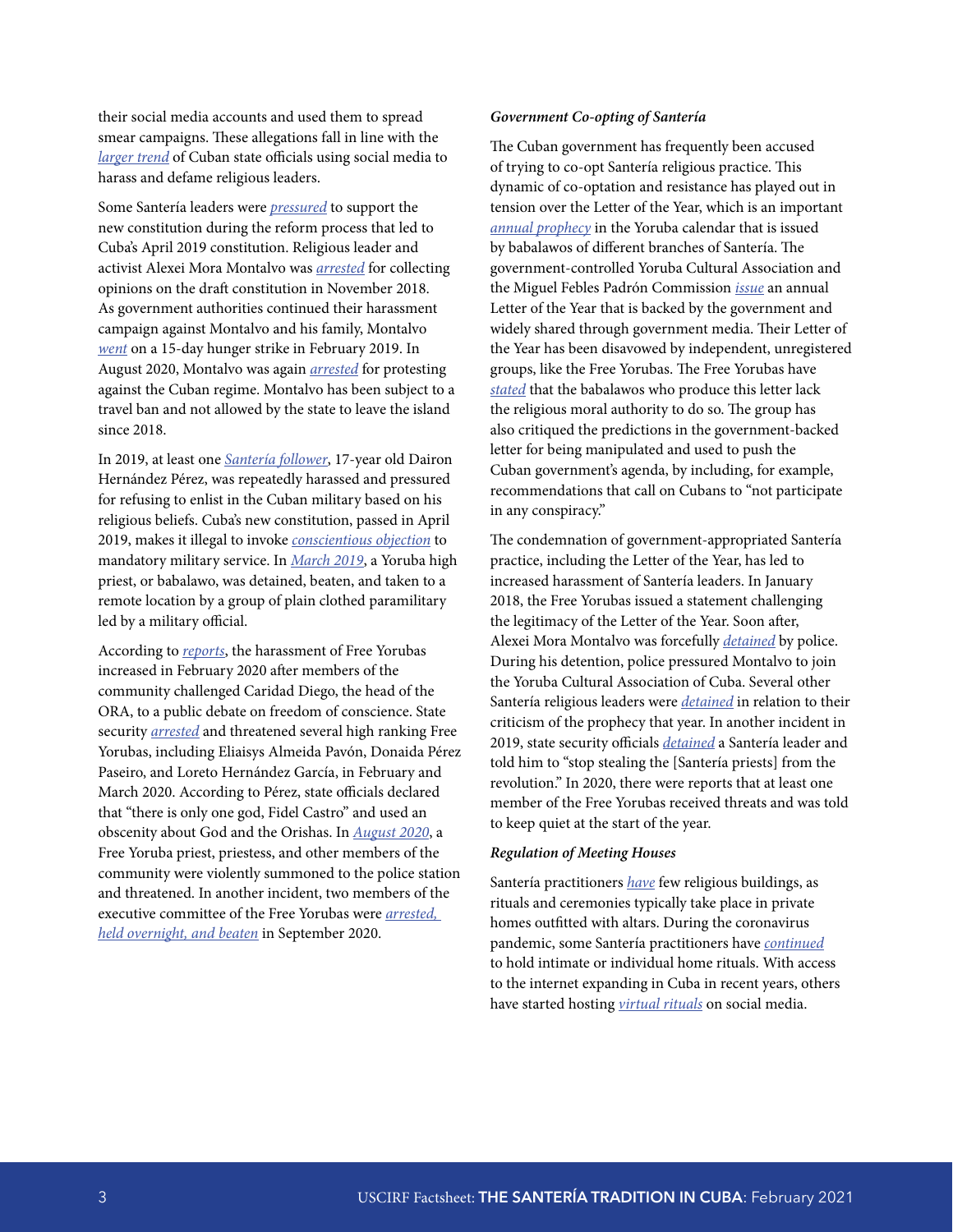

A Santeria altar

Homes that host Santería ceremonies operate within the broader restrictions on religious buildings in Cuba, where it is illegal to hold religious activities in buildings not dedicated for religious use. The Cuban government uses a *[2005 law](https://www.state.gov/reports/2019-report-on-international-religious-freedom/cuba/)* regulating meeting houses and house churches to impose complicated and repressive requirements on the private residences used as places of worship. This law alsomandates registration according to strict procedures and empowers authorities to supervise and control the religious activities in private residences. Unregistered religious groups cannot apply to legalize the buildings used for religious services and risk penalties for congregating in unauthorized buildings.

In addition to facing the risk of sanctions for worshiping in unregistered buildings as an unregistered religious community, members of the Free Yorubas, according to some *[reports,](https://www.globallibertyalliance.org/gla-news/cubas-religious-police-continues-harassing-and-intimidating-the-association-of-free-yorubas-of-cuba6392844)* are intimidated during their religious services. As an example, a one city block radius around a meeting house is regularly surrounded by police cars during religious services.

#### *Other Potential Restrictions on Religious Practice*

As part of the Santería religion, some practitioners participate in *[animal sacrifices](https://www.reuters.com/article/us-health-coronavirus-cuba-santería/with-bird-sacrifices-and-chants-cubas-santería-seek-protection-from-coronavirus-idUSKBN21I1IJ)*. These religious rituals have at times led to *[conflict](http://translatingcuba.com/being-a-dissident-and-a-practitioner-of-santeria-a-difficult-path/)* between the religious community and Cuban state authorities. Following unprecedented protests and demands from animal rights activists, the Cuban government is in the process of passing a new *[animal welfare law](https://timesofmalta.com/articles/view/cuban-animal-lovers-hope-new-law-changes-attitudes.826213)*. It remains unclear what restrictions, if any, this law will place on Santería religious rituals.

## **Conclusion**

The Cuban government's restrictions on religion impact all religious communities on the island, including Santería practitioners. While allowing many Cubans to observe Santería and other Afro-Cuban practices, the Cuban government, at the same time, violates the freedom of religion or belief of independent Santería communities in a range of ways, including ongoing harassment, attempts to co-opt the faith for political purposes, and restrictions on members' ability to worship in meeting houses. Members of unregistered Santería communities, particularly the Free Yorubas, are particularly vulnerable and face ongoing threats of criminal sanctions. These violations are emblematic of the tactics used by the Cuban government to control faith and suppress independent religious communities.

USCIRF's *[2020 Annual Report](https://www.uscirf.gov/sites/default/files/Cuba.pdf)* provided several recommendations for the United States to support religious freedom in Cuba, including that the State Department maintain Cuba on its Special Watch List (SWL) for engaging in or tolerating severe violations of religious freedom pursuant to the International Religious Freedom Act (IRFA). Pursuant to this recommendation, on December 2, 2020, the State Department again *[placed](https://www.state.gov/united-states-takes-action-against-violators-of-religious-freedom-2/)* Cuba on its SWL. The U.S. government must continue to promote religious freedom in Cuba and work to ensure that all religious and belief communities, including those who observe the Santería tradition, can freely practice their faith.